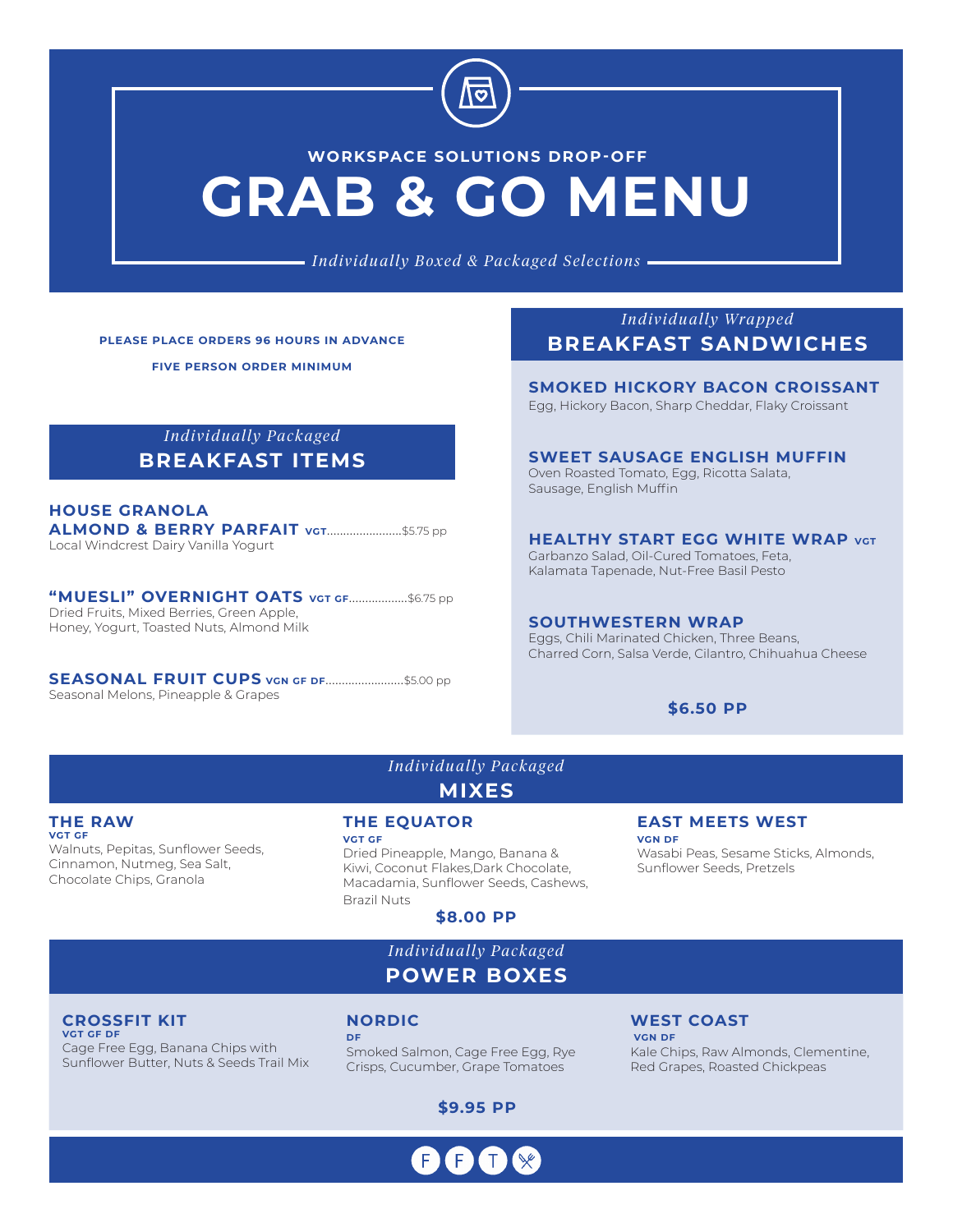## *Individually Boxed* **HOT BUFFETS**

**PILSEN 1**..........................................................\$24.50 pp Portabello Barbacoa vGN GF DF

**PILSEN 2**..........................................................\$24.50 pp Cumin Lime Chicken **GF DF**

**PILSEN 3**..........................................................\$26.50 pp Lagunitas Carne Asada **DF**

**ALL SERVED WITH:** Three Bean & Bell Pepper Sofrito **VGN GF DF**

Green Chile & Tomatillo Rice Pilaf **VGN GF DF**

Three 4" Flour Tortillas

Sour Cream (served on the side)

#### **The House Salad VGN GF**  Romaine, Iceberg & Watercress Greens, Vine Tomatoes, Cucumbers, Carrot, Herb Sourdough Croutons (not **VGN** or **GF**, served on the side), Herb Vinaigrette

**LITTLE ITALY 1**..............................................\$25.50 pp **Chicken Marsala Florentine** Cremini Mushrooms, Spinach, Sun-Dried Tomatoes

**Rigatoni alla Vodka VGT** Organic Vodka, Tomatoes, Calabrian Chilies

**Antipasto Salad VGT** Roasted &Grilled Vegetables, Blistered Tomatoes, Ciabatta Croutons, Fresh Mozzarella, Herb Vinaigrette

**LITTLE ITALY 2**.............................................\$25.50 pp **Lemon-Garlic Grilled Chicken with Artichokes DF GF** with Roasted Garlic & Roma Tomato Jus, Fresh Oregano

**Toasted Orzo Pasta VGT** Oil-cured Olives & Tomatoes, Caramelized Onion, Fresh Oregano & Basil

**Antipasto Salad VGT** Roasted & Grilled Vegetables, Blistered Tomatoes, Ciabatta Croutons, Fresh Mozzarella, Herb Vinaigrette

**LITTLE ITALY 3**.............................................\$25.50 pp **Spinach & Ricotta Ravioli VGT** with Vine Tomato & Basil Marinara, Grana Padano Cheese

**Lemon & Chili Roasted Broccoli VGT GF** with Garlic Butter

**Caesar Salad VGT** Romaine Lettuce, Grape Tomatoes, Parmesan Cheese, Croutons, Caesar Dressing

**CHINATOWN 1**..............................................\$25.50 pp

**Szechwan Beef Stir-Fry DF** with Bell Pepper, Bean Sprouts, Baby Corn, Fresh Ginger & Garlic

**CHINATOWN 2**.............................................\$27.50 pp **Grilled Norwegian Salmon with Soy Glaze DF** with Pineapple & Fresno Chutney

**Stir-Fry Vegetables VGN DF** 

**CHINATOWN 3**.............................................\$22.50 pp **Sesame Fried Tofu VGT DF**

**Stir-Fry Vegetables VGN DF** 

**ALL SERVED WITH:** Steamed Jasmine Rice **VGN GF DF**

**Mandarin "Greens" VGN GF DF** Napa & Red Cabbage, Romaine, Bell Pepper, Water Chestnuts, Mandarin Orange, Sesame-Ginger Vinaigrette

### **COUNTRYSIDE 1**..........................................\$21.50 pp

**Roasted Chicken Breast GF DF** with Fingerling Potatoes,Caramelized Shallots, Thyme Jus

**Blue Lake Green Beans VGT GF** with Lemon-Herb Butter, Toasted Almonds

**COUNTRYSIDE 2**..........................................\$21.50 pp **Buttermilk Fried Chicken** Sriracha Honey

**Buttermilk Smashed Potatoes VGT GF**

**Seasonal Herbed Vegetables VGN GF DF** 

**COUNTRYSIDE 3**..........................................\$27.50 pp **Red Wine Braised Beef Short Rib GF DF** with "Burnt" Orange Gastrique

**Buttermilk Smashed Potatoes VGT GF** 

**Lemon & Chili Roasted Broccoli VGT GF** with Garlic Butter

**COUNTRYSIDE 4**..........................................\$22.50 pp **Whole Wheat Crepe Florentine VGT** Baby Spinach, Gruyere Cheese Crème, Chopped Chives

**Roasted Baby Carrots VGT GF**

**Char Grilled Asparagus VGN GF DF**

**ALL SERVED WITH: Mesclun Green Salad VGT** Herb De Provence Roasted Vegetables, Fresh Chevre, Baguette Croutons, Red Wine Dijon Vinaigrette